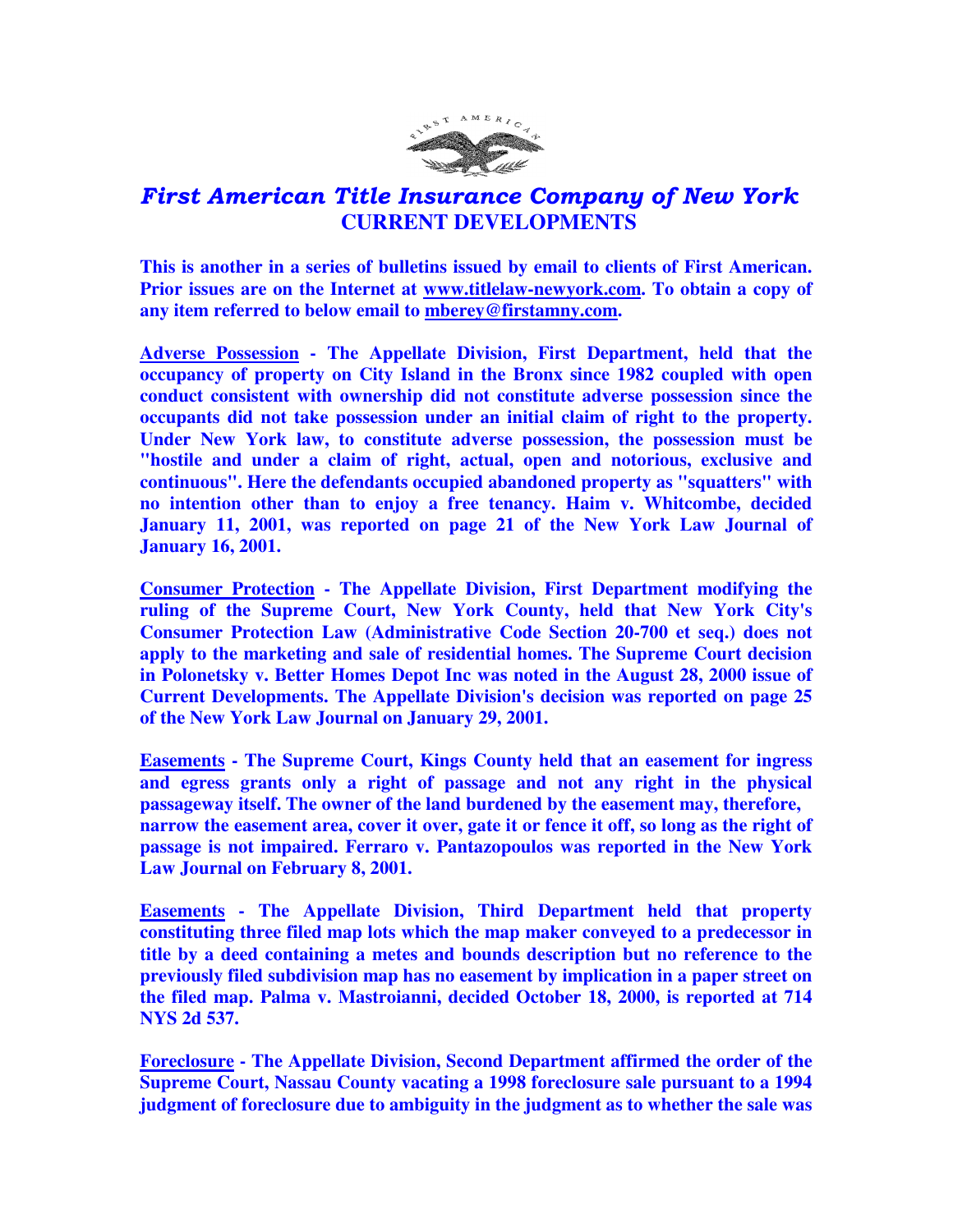**to be made subject to outstanding real estate taxes or if the referee was to pay the taxes from the proceeds of sale, and in light of the 1997 amendment to Section 1354(2) of the Real Property Actions and Proceedings Law providing that the referee is to pay all outstanding taxes from the proceeds of the sale. Fleet Finance, Inc. v. Gillerson, decided November 13, 2000, is reported at 716 NYS 2d 66.** 

**Joint Tenancy - The Supreme Court, Richmond County, held that Real Property Law Section 240-c allows a joint tenancy to be severed by a deed executed by one joint tenant without the consent of the other joint tenant(s). Title was held as joint tenants, Helen holding a one-half interest, and Charles and Barbara, his wife, as tenants by the entirety, holding a one-half interest. Helen's deed to a third party created a tenancy in common, her grantee holding a one-half interest and the Charles and Barbara, as tenants by the entirety, owning the other half interest. Pattelli v Bell was reported on February 8, 2001 in the New York Law Journal.** 

**Mortgage Recording Tax – The New York State Department of Taxation and Finance in its Technical Services Bulletin issued November 20, 2000 (TSB-A-00(4)R) has confirmed the position taken in Section 644.1(b) of the Mortgage Recording Tax Regulations that Section 577(2) of the Private Housing Finance Law exempts a mortgage made to a housing development fund company from payment of the mortgage recording tax.** 

**Mortgages - A forgiveness provision in a purchase money mortgage to the seller forgiving the mortgage debt if the seller died prior to full payment of the indebtedness and requiring the estate to provide a mortgage satisfaction was held enforceable although the seller-mortgagee did not sign the mortgage. By the seller's acceptance of the note and mortgage prepared by her counsel, even if ignorant of their terms, she was deemed to have assented to and is bound by their provisions. Wranovics v. Finnerty, decided by the Appellate Division, Fourth Department on November 28, 2000, is reported at 716 NYS 2d 799.** 

**Rent Regulations – The New York State Division of Housing and Community Renewal has issued amendments to the Rent Stabilization Code for New York City, the New York City Rent and Eviction Regulation, and, as to rent stabilized apartments outside of New York City, the Emergency Tenant Protection Act and the State Rent and Eviction Regulations. The amendments were effective on December 20, 2000. A summary of the changes reported in a "Special Bulletin" issued by Belkin Burden Wenig & Goldman, LLP, can be located on the Internet at**  http://www.titlelaw-newyork.com/Mans/RentRegs.pdf**.** 

**Theatre Subdistrict Development Rights - The decision of Justice McCoe of the New York Supreme Court in Fisher v. Giuliani that annulled adoption of the Theatre Subdistrict Zoning Map and Zoning Text Amendments and enjoined the City Planning Commission from certifying the transfer of development rights thereunder for lack of an Environmental Impact Statement has been modified by the Appellate Division, First Department. It vacated those parts of the judgment enjoining as-of-**